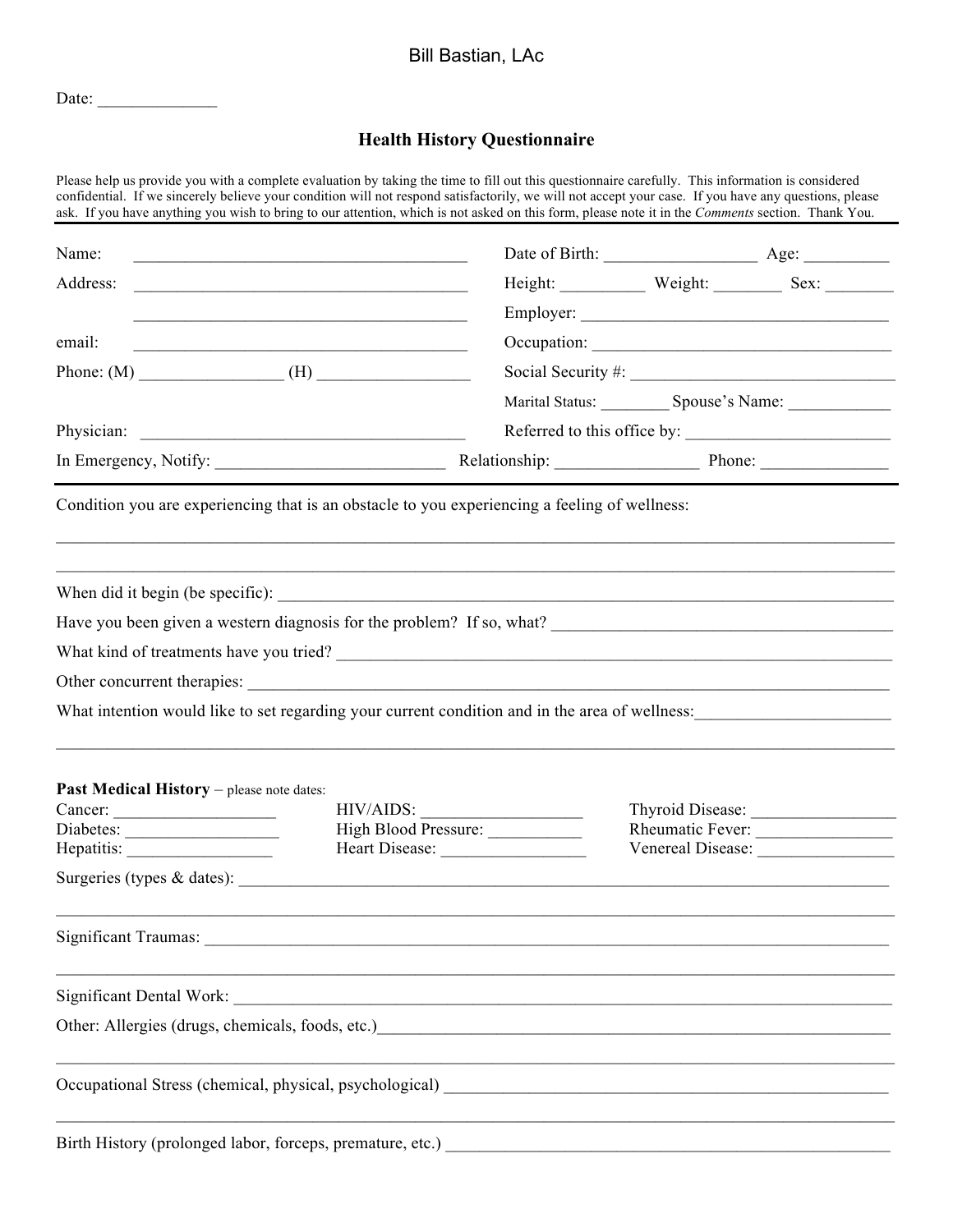| <b>Family Medical History</b>                            |                                                                                   |                                                                   |  |
|----------------------------------------------------------|-----------------------------------------------------------------------------------|-------------------------------------------------------------------|--|
| Cancer                                                   | <b>Heart Disease</b>                                                              | Asthma                                                            |  |
| Diabetes                                                 | Stroke                                                                            | Allergies                                                         |  |
| High Blood Pressure                                      | Seizures                                                                          | Other <u>the contract of</u>                                      |  |
| <b>Medications</b>                                       |                                                                                   |                                                                   |  |
|                                                          | What medications and/or supplements are you currently taking please note dosages? |                                                                   |  |
|                                                          |                                                                                   |                                                                   |  |
|                                                          |                                                                                   |                                                                   |  |
|                                                          | Have you had any courses of antibiotics recently? Many A few 1 or 2 None          |                                                                   |  |
| <b>Habits</b>                                            |                                                                                   |                                                                   |  |
|                                                          |                                                                                   | Are you or have you been on a restricted diet? What kind and why? |  |
| Please indicate usage per day or per week:               |                                                                                   |                                                                   |  |
| Cigarettes ______ per ______                             | Tea                                                                               | per                                                               |  |
| Alcohol<br>$\rule{1em}{0.15mm}$ per $\rule{1em}{0.15mm}$ | Soft Drinks ___________ per ______                                                |                                                                   |  |
| Drugs                                                    | Sugar<br>$per$ $per$                                                              |                                                                   |  |
| Coffee<br>per and the per-                               | Other                                                                             | $per$ <sub>_______</sub>                                          |  |
| Please describe your average daily diet:                 |                                                                                   |                                                                   |  |
| Morning:                                                 |                                                                                   |                                                                   |  |
| Afternoon:                                               |                                                                                   |                                                                   |  |
| Evening:                                                 |                                                                                   |                                                                   |  |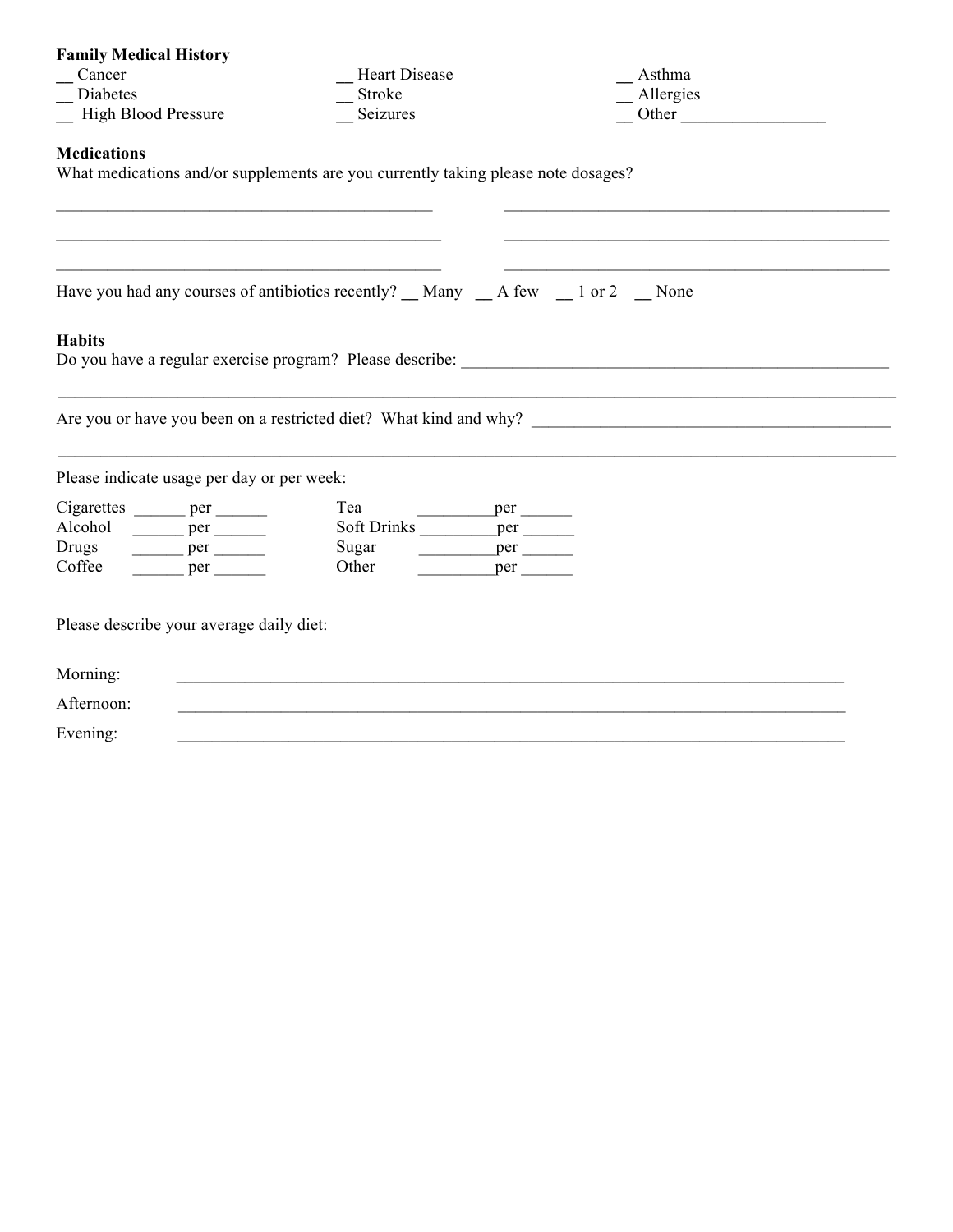## **Do you suffer from any of the following?**

Check all that apply, and for each note if it is current or past.

### **General**

- **\_\_** Recurrent Infections **\_\_\_** Oozing **\_\_\_ Eye Pain**
- 
- 
- 
- Bleed or bruise easily<br>
Strong thirst (prefer hot or cold?)<br>  $\frac{1}{2}$  Recent moles<br>  $\frac{1}{2}$  Recent moles<br>  $\frac{1}{2}$  Glasses<br>
Sore eyes **\_\_** Strong thirst (prefer hot or cold?) **\_\_** Changes in hair/skin **\_\_** Sore eyes
- **\_\_** Thirst with no desire to drink **\_\_** Other \_\_\_\_\_\_\_\_\_\_ **\_\_** Facial Pain
- 
- 
- Time of day\_\_\_\_\_\_\_\_\_\_\_\_ **\_\_** Headaches **\_\_** Blocked nose
- $\frac{1}{2}$  Poor Sleep<br>
Tremors When<br>
When
- 
- **\_\_** Tremors When \_\_\_\_\_\_\_\_\_ **\_\_** Grinding teeth **Poor Balance a a** *\_\_**Migraines* **<b>\_\_** *\_\_* Teeth problems
- 
- 
- 

- 
- 
- 

# **Cardiovascular Genito-urinary Musculoskeletal Musculoskeletal Pacemaker Pacemaker Pain on urination Musculoskeletal**

- 
- 
- 
- $\frac{ }{ }$  Low Blood Pressure  $\frac{ }{ }$  Frequent urination  $\frac{ }{ }$  Knee ache/pain  $\frac{ }{ }$  Shoulder pain
- 
- 
- $\frac{ }{ }$  Swelling of hands or feet  $\frac{ }{ }$  Incontinence at night **Dependence 1 Dependence 1 Dependence Dependence Dependence Dependence Dependence Dependence Dependence Dependence Dependence Depen**
- 
- 
- 
- 

- 
- 
- 
- 
- $\frac{N}{\text{S}}$  Shortness of breath  $\frac{N}{\text{S}}$  Production of phlegm **Gynecological** Broadways **Next** Paralysis  $\frac{1}{2}$  Production of phlegm **Gynecological**  $\frac{1}{2}$  Paralysis **Color**  $\frac{1}{2}$  Paralysis **Exercise Exercise Exercise Exercise Gynecological Exercise** color  $\frac{\# \text{ of pregnancies}}{\# \text{ births}}$   $\frac{\text{Stroke}}{\text{sleep disorder}}$
- 
- 
- 
- **\_\_** Asthma/Wheezing Status asthmaticus
- 
- 
- 
- 
- $\frac{1}{2}$  Dry skin / scalp **\_\_** Squint **\_\_** Glasses
- 
- 
- 

# $\frac{1}{\text{Value}}$  Fatigue Sudden energy drops **and Head/Eyes/Ears/Nose/Throat** Masal discha **Head/Eyes/Ears/Nose/Throat**  $\qquad$  **\_\_** Nasal discharge **\_\_** Headaches **\_\_** Blocked nose

- - -
		-
- Edema **Later Edema Later Solution Later Solution Later Solution Later Solution Later Solution Later Solution Later Solution Later Solution Later Solution Later Solution Later Solution Later Solution**
- $\frac{ }{ }$  Discharge from ear  $\frac{ }{ }$  Bischarge from ear  $\frac{ }{ }$  Hoarseness Tonsillitis
	-
	- **\_\_** Poor hearing **\_\_** Ringing in ears **\_\_** Ringing in ears \_\_\_ \_\_ Swollen glands \_\_\_ \_\_ Swollen glands \_\_\_ Sores or
	-
- **Skin**<br> **Example 3**<br> **Example 3**<br> **Example 3**<br> **Example 3**<br> **Example 3**<br> **Example 3**<br> **Example 3**<br> **Example 3**<br> **Example 3**<br> **Other**
- **\_\_** Rashes **\_\_** Night blindness **\_\_** Other \_\_\_\_\_\_\_\_\_\_\_\_
- Litching Litching **Little Strategies** Little Spots in front of Spots in front of  $\Box$  Spots in front of eyes

- 
- $\frac{1}{2}$  Pain on urination  $\frac{1}{2}$  Neck ache/pain<br>  $\frac{1}{2}$  High Blood Pressure  $\frac{1}{2}$  Urgency with urination  $\frac{1}{2}$  Back ache/pain  $\frac{ }{ }$  Urgency with urination  $\frac{ }{ }$  Back ache/pain Frequent urination  $\frac{ }{ }$  Knee ache/pain
	-
	-
- $\frac{ }{ }$  Chest discomfort/pain  $\frac{ }{ }$  Blood in urine  $\frac{ }{ }$  Shoulder pain Elbow/Forearm pain **\_\_** Heart Palpitations \_\_\_ \_\_\_ Decrease in urinary flow \_\_\_ \_\_ \_\_ Decrease in urinary flow
	- **\_\_** Cold hands or feet **\_\_** Unable to hold urine **\_\_** Hand/Wrist pain
	-
- **\_\_** Blood Clots **\_\_** Dribbling urination **\_\_** Joint/Bone problems
	-
- **\_\_** Spider veins **\_\_** Kidney stones **\_\_** Torn tissues **Prostate problems** 
	-
- **\_\_** Other \_\_\_\_\_\_\_\_\_\_\_\_ **\_\_** Impotency **\_\_** Muscle pain/weakness  $\frac{1}{\sqrt{1-\text{Rabs}}}$  Changes in sexual drive
	-
- **Respiratory \_\_** Rashes **\_\_** Other \_\_\_\_\_\_\_\_\_\_\_\_ **\_\_** Difficulty breathing **\_\_** Do you wake at night to urinate?<br>Pain with breathing **\_\_** How many times? **\_\_** Pain with breathing How many times? \_\_\_\_\_\_\_\_\_\_ **Neurological** 
	- **\_\_** Shallow breathing **\_\_** Other \_\_\_\_\_\_\_\_\_\_\_ **\_\_** Seizures

- 
- 
- **\_\_** Recurrent cough # births\_\_\_\_\_\_\_\_\_\_\_\_\_\_\_\_\_\_ **\_\_** Sleep disorder **\_\_** Bronchitis # premature births \_\_\_\_\_\_\_ <br>
Pheumonia # abortions \_\_\_\_\_\_\_\_ Pertigo
	-
	- $\frac{\text{# abortions}}{\text{Age of 1}}$
	- **\_\_** Status asthmaticus # days between menses\_\_\_\_\_\_ **\_\_** Loss of balance
- $\frac{1}{2}$  Other **Duration of menses** 
	- 1<sup>st</sup> day of last menses **and Difficulty in concentrating**
- 
- Night Sweats **\_\_** Night Sweats **\_\_** Pimples **\_\_**  $\frac{2}{\sqrt{2}}$  Excessive Tearing Sweat easily **\_\_**  $\frac{2}{\sqrt{2}}$  Excessive Tearing Sweat easily
	-
	-
	-
	-
	-
	-

menses\_\_\_\_\_\_\_\_\_\_ **\_\_** Lack of coordination

- 
-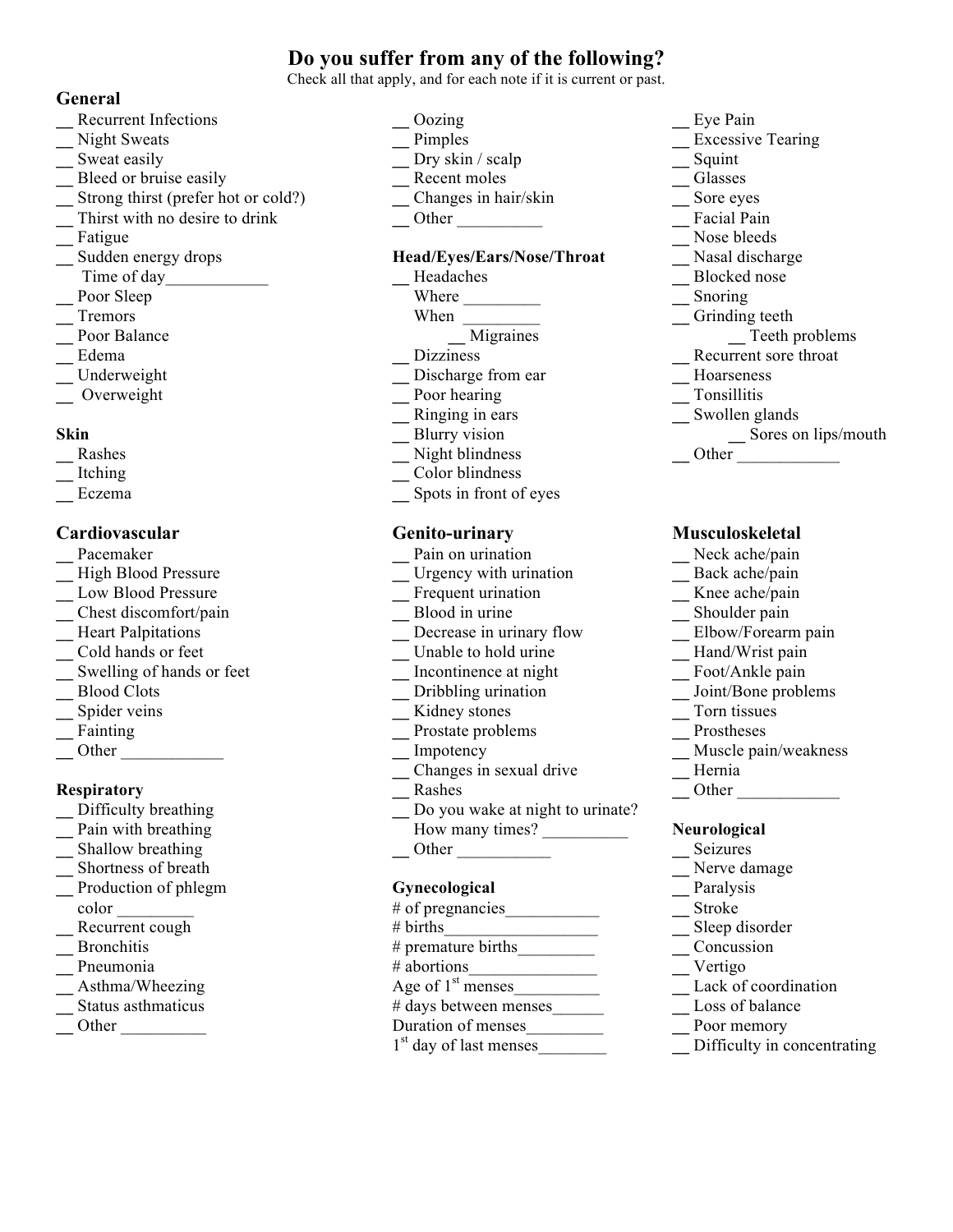### **Digestion** Age of menopause

- 
- **\_\_** Change in appetite
- 
- 
- 
- 
- 
- $\frac{1}{\sqrt{2}}$  Abdominal pain or cramps
- 
- 
- 
- 
- 
- 
- 
- 
- 
- 
- 
- 
- 
- **\_\_** Hemorrhoids \_\_\_\_\_\_\_\_\_\_\_\_\_\_\_\_\_\_\_\_\_\_
- 
- **\_\_** Other \_\_\_\_\_\_\_\_\_

### **Men:**

- \_\_ Prostatitis
- Blood/mucous discharge from penis
- $\equiv$  Pain associated with genitals describe:
- \_Premature ejaculation
- \_\_ Reduced sexual energies
- \_\_ Seminal emission
- \_\_ Testicular pain / Swelling Inguinal Hernia
- $\Box$  Other:

Bad breath Date of last PAP **\_\_** Nausea **\_\_** PMS **Behavioral**  $\frac{1}{2}$  Vomiting **Little Community Community Community Community Community Community Community Community Community Community Community Community Community Community Community Community Community Community Community Commu** — Heartburn — Painful periods — Easily susceptible to stress<br>
— Indigestion — Light periods — Aggressive/Bad temper **\_\_** Light periods **\_\_\_** Aggressive/Bad temper \_\_Belching **\_\_** Heavy periods **\_\_** Lose control of emotions **\_\_** Weight gain **\_\_** Fibroids \_\_\_ Fibroids \_\_\_ **Panic Attacks** \_\_ **Panic Attacks** \_\_ **Depression**  $\Box$  Endometriosis  $\frac{1}{\sqrt{2}}$  Loose stools / Diarrhea **\_\_** Infertility **\_\_** Infertility **\_\_** Fear **\_\_** Strong smelling stools **\_\_**  $\frac{1}{\sqrt{2}}$  Substance abuse **\_\_** Strong smelling stools \_\_\_ Vaginal discharge  $\frac{1}{2}$  Vaginal discharge  $\frac{1}{2}$  Vaginal sores  $\frac{N}{2}$  Bloody stools  $\frac{N}{2}$  Vaginal sores  $\frac{N}{2}$  Other  $\frac{N}{2}$ **\_\_** Pale stools **\_\_** Postcoital bleeding **\_\_** Postcoital bleeding **\_\_** Breast lumps <u>Freen stools</u> \_\_\_ Breast lumps Have you ever been treated for Have you ever been treated for Have you ever been treated for Have you ever been treated for  $\frac{1}{2}$  Black stools  $\qquad \qquad$  Nipple discharge emotional problems?  $\frac{1}{\sqrt{2}}$  Constipation (not daily, or difficult)  $\frac{1}{\sqrt{2}}$  Other  $\frac{1}{\sqrt{2}}$  Other  $\frac{1}{\sqrt{2}}$  yes  $\frac{1}{\sqrt{2}}$  no<br>Do you practice birth control? Have you ever **Do** you practice birth control?<br> **Later Solution** Have you ever considered or<br> **Later Solution** Exercise Sites of the Solution of the Solution of the Solution of the Solution of the Solution of the Solution of the Solutio  $\frac{1}{2}$  Gas attempted suicide?<br> **\_\_** Nectal pain  $\frac{1}{2}$  and for how long?  $\frac{1}{2}$  Yes No -What type and for how long?  $Y$ es  $\_\_$ No **\_\_** Anorexia nervosa <br> **Are you pregnant now?**<br> \_\_ Bulimia \_\_ yes \_\_ no  $\frac{\text{yes}}{\text{yes}}$  **\_\_** no

- 
- 
- 
- 
- 
- 
- 
- 
- 
-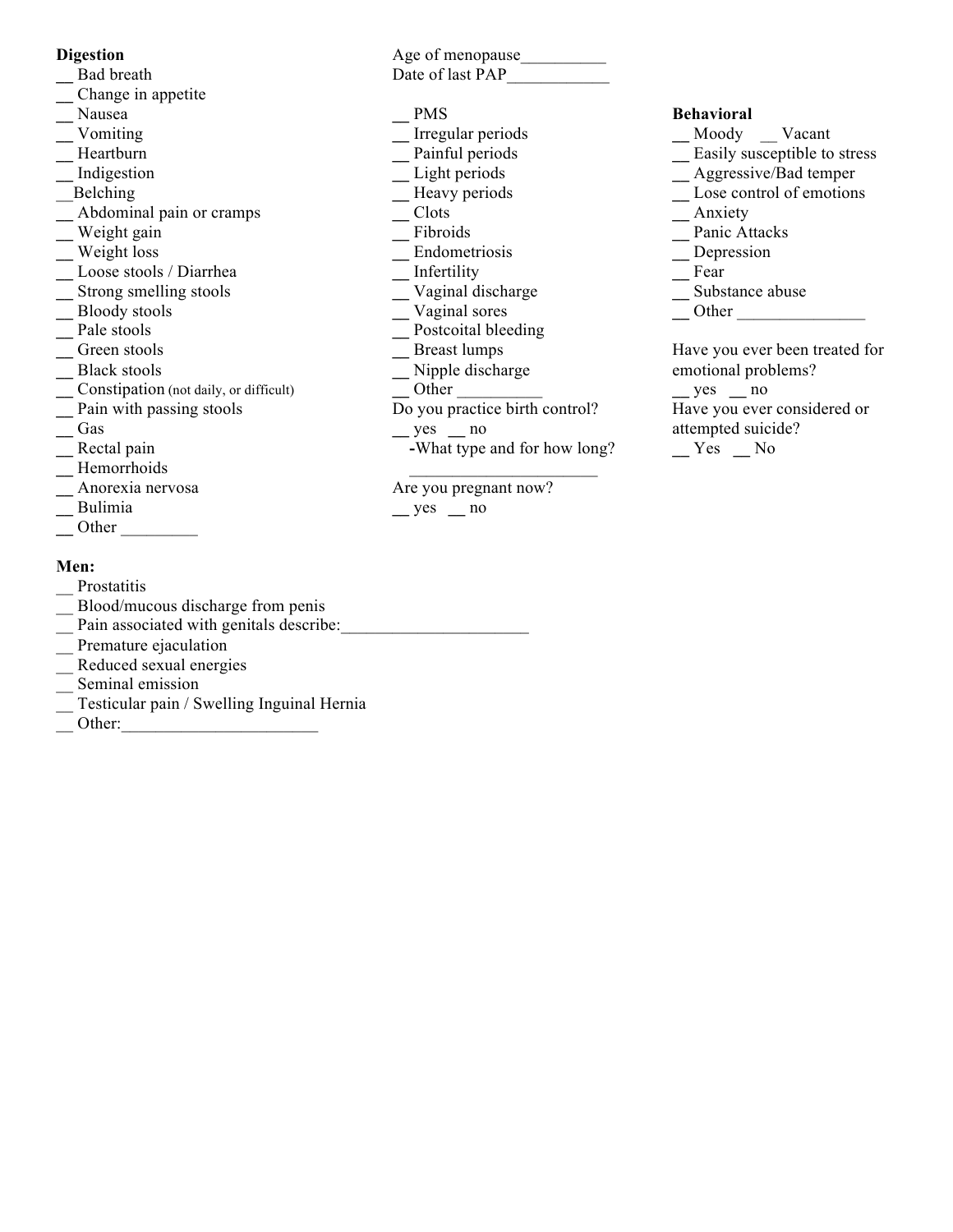Name:

 $\mathbf{L}$ 

 $\overline{\phantom{a}}$ 

### Please note the severity of your problem right now:

No Problem

Worst Imaginable

### Please note the greatest degree of severity of your problem within the last week:

No Problem

Worst Imaginable

### Please indicate areas of pain or distress: